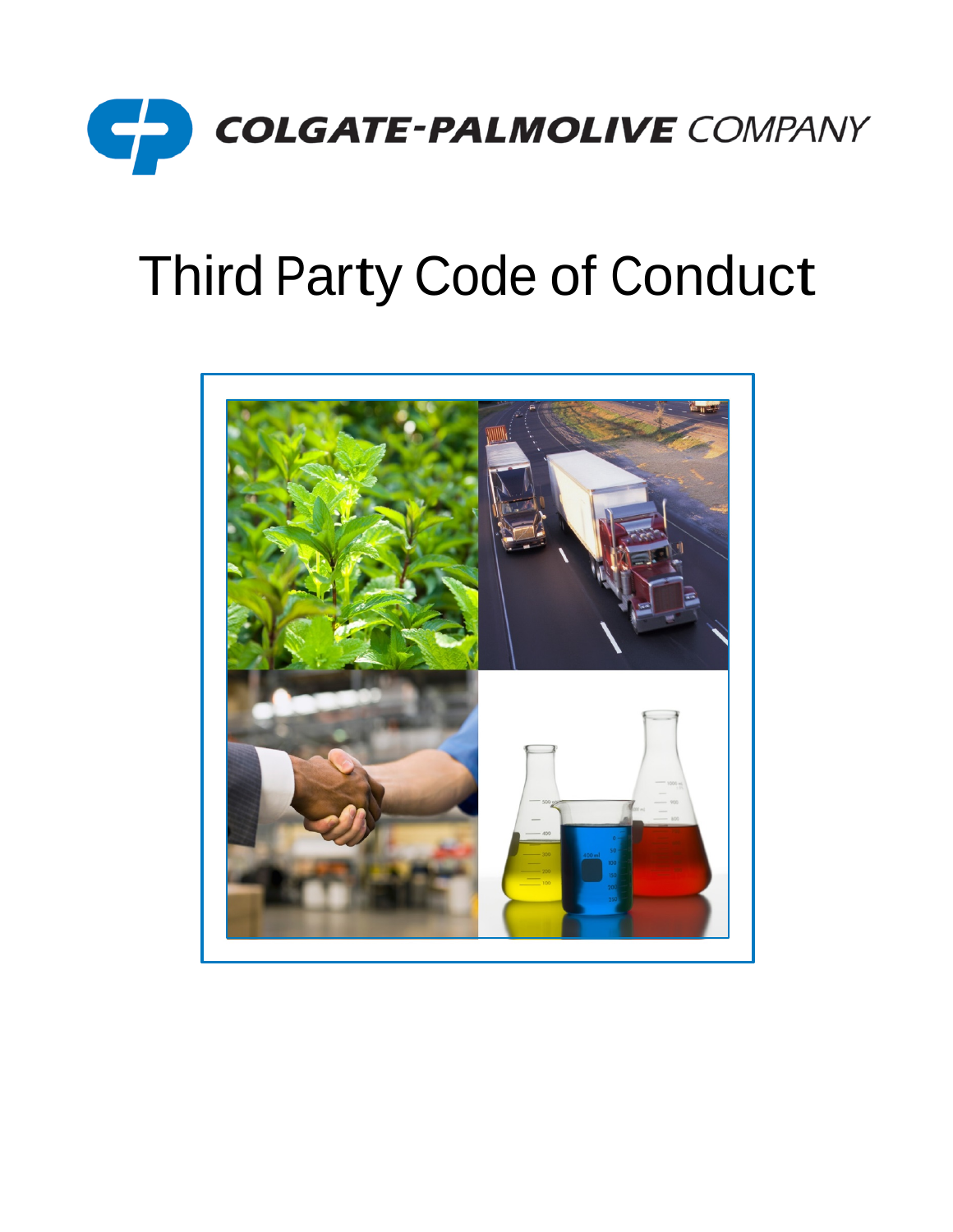The Colgate-Palmolive Company and its subsidiaries and affiliates throughout the world take enormous pride in Colgate's longstanding reputation for integrity, which is vital to our success as a Company. The strength of Colgate's reputation is based not only on our own conduct but also on the actions of those with whom we do business. For that reason, we aspire to work only with third parties who share our values and reflect the same high ethical standards.

This Third Party Code of Conduct has been developed to convey our expectations regarding the ethical conduct we expect from our suppliers, distributors, agents, customers, research partners, and all other third parties with whom we work (our "Third Party Partners"). This document is consistent with the Colgate-Palmolive Company Code of Conduct, which is available on our [corporate website.](https://www.colgatepalmolive.com/en-us) Sections of this Third Party Code are modeled on, or contain language from, the Universal Declaration of Human Rights and the standards of the International Labour Organization.

We require our Third Party Partners to take reasonable steps to ensure that this Third Party Code of Conduct is communicated throughout their organizations and made available to their employees and subcontractors who work on Colgate business.

We expect you, as our Third Party Partner, to share our commitment to comply with the following standards to the extent they are applicable to our business relationship:

# **Compliance with Laws**

As a Third Party Partner working with Colgate, you are required to comply with all applicable laws, rules, regulations and treaties, including but not limited to laws related to anti-bribery, competition, business conduct, product quality and ingredients, environmental standards, occupational health and safety, privacy and data protection, labor and employment, and any other laws described herein or that are otherwise applicable to the products and/or services you provide to Colgate in all locations in which you conduct business operations.

# **Anti-Bribery**

Colgate's is committed to dealing legally and ethically with governments worldwide. We require all of our Third Party Partners to comply with the Colgate-Palmolive Global Anti-Bribery Policy, as well as with all applicable antibribery laws, including but not limited to the U.S. Foreign Corrupt Practices Act ("FCPA").

All Third Party Partners acting on our behalf or in connection with our business are prohibited from giving or offering anything of value directly or indirectly to any government official or entity in order to improperly obtain any business advantage or affect any government act or decision. This prohibition includes facilitating, expediting or "grease" payments made to government officials, either directly or indirectly, in order to expedite any official service or function.

Company policy requires advance written approval from Colgate's Global Legal Organization before any funds may be provided to or spent on behalf of government officials or entities. This includes any funds spent by our Third Party Partners such as gifts, donations, sponsorships, lecture fees or other payments, as well as meals, travel, entertainment or other items of value. If you anticipate that you will make any such expenditure on Colgate's behalf or in connection with our business, you must provide advance notice to Colgate in order to obtain the required approval.

In addition to prohibiting the bribery of government officials, Colgate also prohibits its employees and Third Party Partners from engaging in the bribery of private parties.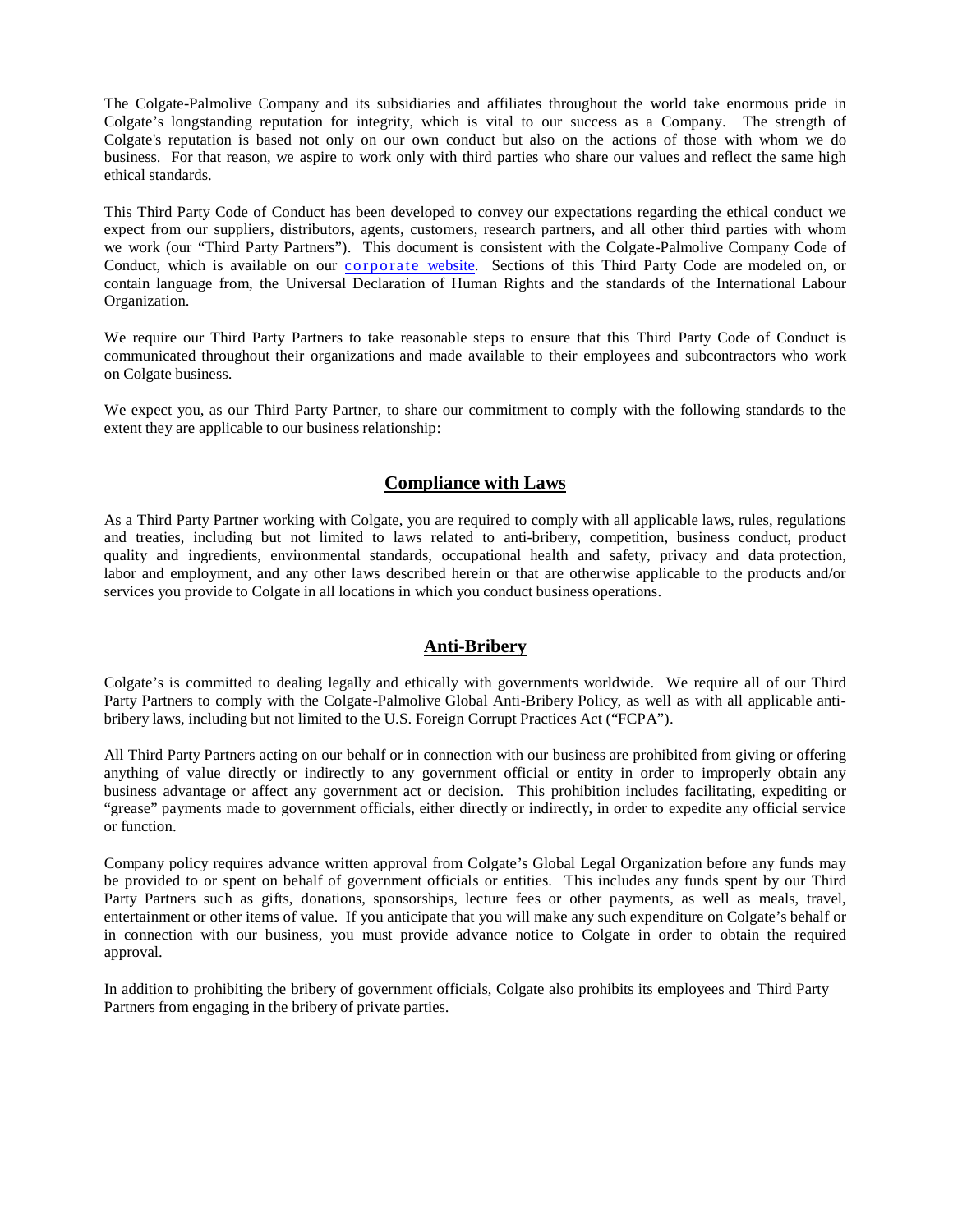# **Antitrust / Competition Law**

Colgate requires that all of our Third Party Partners conduct their business in full compliance with applicable competition laws (known in the U.S. as antitrust laws). These laws are intended to promote free and fair competition in order to benefit consumers. Under these laws, companies may not interfere with the market forces of supply and demand. Rather, they must compete for business through means such as offering lower prices, more innovative products and better service. Prohibited actions include, but are not limited to, abuse of a dominant market position as well as any agreements or understandings among commercial parties that affect prices (e.g. price fixing, market allocation, group boycotts, resale price maintenance, unlawful discrimination on prices or restrictions on trade, etc.).

# **Confidential/Proprietary Information**

Our Third Party Partners must respect Colgate's intellectual property, trade secrets and other confidential, proprietary or sensitive information and may not use or disclose any such information except in accordance with their contract with Colgate or with Colgate's prior written consent. Any information or data regarding Colgate must be treated as confidential at all times unless that information becomes publicly available through no fault of the Third Party Partner. Our Third Party Partners may not disclose Colgate's confidential or proprietary information to persons outside of their organizations, nor may they disclose such information within their own organizations except on a strict "need to know" or "need to use" basis for the purpose intended by Colgate. Third Party Partners are also prohibited from using this information for their own benefit or the benefit of any other person or entity besides Colgate.

Colgate's policy is to work with Third Party Partners on a non-confidential basis wherever possible. We therefore expect our Third Party Partners to provide Colgate with only non-confidential, non-proprietary information and to agree that Colgate may disclose or use any information or ideas disclosed by the Third Party Partner in any way without compensation or legal responsibility to anyone. Nothing in this section is meant to modify or negate an existing confidentiality or non-disclosure agreement between Colgate and one of its Third Party Partners.

Colgate will only accept confidential information from a Third Party Partner if it is absolutely necessary and only after a written agreement with the appropriate safeguards has been put in place. Our Third Party Partners must also understand and acknowledge that Colgate may have or may undertake other projects or programs related to the same or similar areas as those discussed with a given Third Party Partner.

#### **Data Privacy**

As our Third Party Partner, you must respect the privacy of Colgate employees, consumers, customers, suppliers and other Third Party Partners, and must take all reasonable and appropriate steps to safeguard personal information provided pursuant to your business relationship with Colgate. We require our Third Party Partners to collect, process, use, store and retain personal information obtained from Colgate, or about Colgate employees, consumers, customers, suppliers, and other Third Party Partners, only as necessary and in compliance with all applicable data privacy and data protection laws.

In the event that a Third Party Partner collects, processes, uses, stores or retains personal information at Colgate's request or on Colgate's behalf, such Third Party Partner will be required to agree to certain contractual obligations with Colgate to ensure that it complies with Colgate's standards regarding the protection of such personal information.

#### **Ethical Dealings**

Honest dealing among business partners is essential to sound business relationships. Colgate seeks to give fair and equal consideration to all potential and existing Third Party Partners, and to base our decisions on objective criteria such as price, quality, and service capability as well as reliability and integrity. We extend no personal favors on prices, promotional allowances, marketing assistance or the like. Giving or receiving any kickbacks, bribes or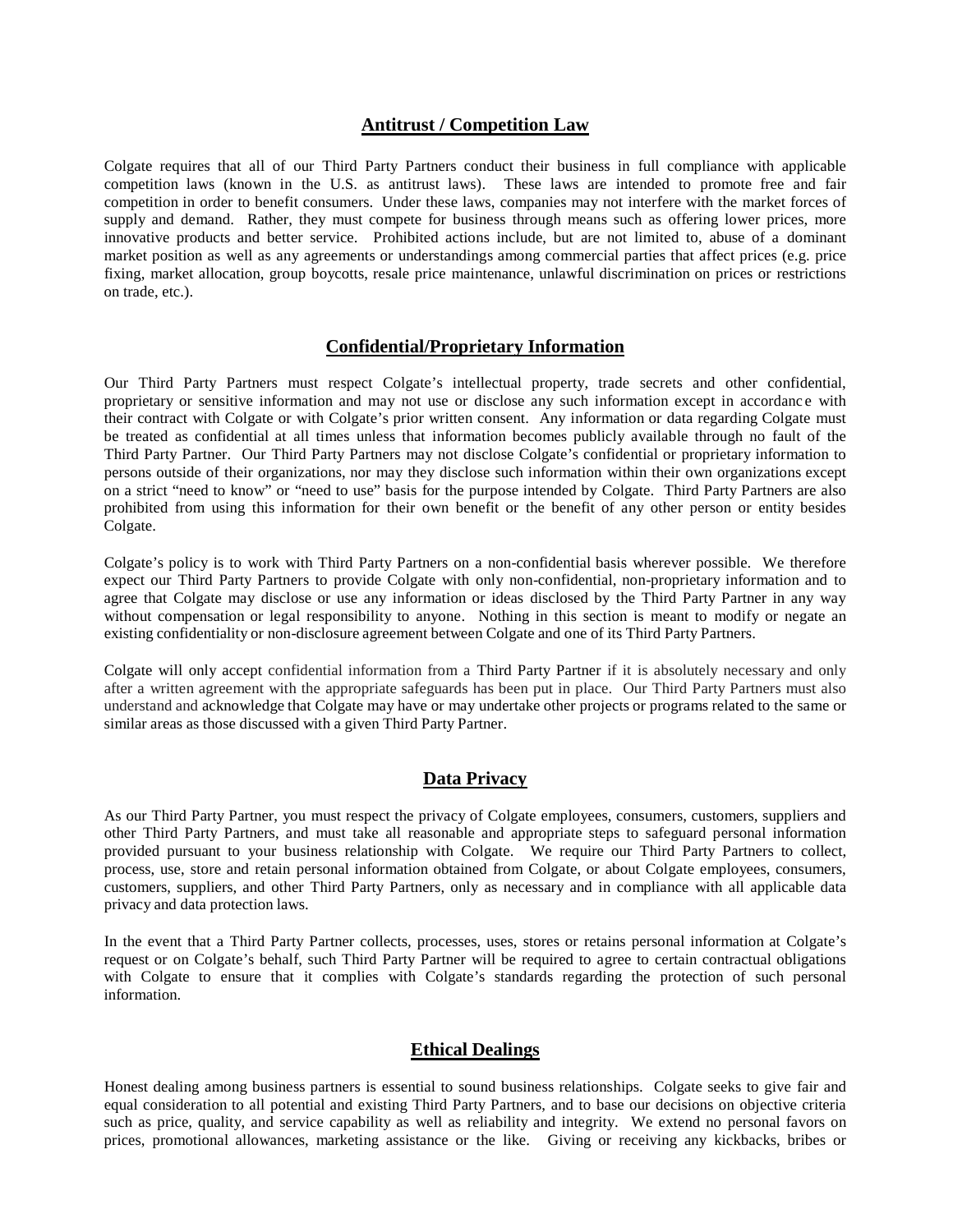similar improper benefits of any sort is prohibited. We expect our Third Party Partners to demonstrate these same high ethical standards and to conduct all business transactions with integrity and fairness

#### **Expenses**

Colgate will not reimburse expenses incurred by a Third Party Partner unless expressly identified as reimbursable in a written agreement with Colgate or otherwise pre-approved by Colgate in writing prior to being incurred. Any expense to be reimbursed by Colgate must be supported by detailed documentation including valid invoices or receipts.

#### **Gifts**

Colgate people are prohibited from giving or receiving gifts, payments or other benefits or items of value that could influence, or appear to influence, any business decision. We ask our Third Party Partners to respect this policy, and refrain from offering any Colgate employee (or close family member of a Colgate employee) a gift or other benefit that is more than nominal in value (over \$50.00 USD.) While Colgate employees may accept a gift from a Third Party Partner with a value of less than \$50 USD, they may do so only once per calendar year.

#### **Health and Safety**

Our Third Party Partners must provide a safe and healthy work environment for all employees working at their sites by maintaining a focus on health and safety and complying with all applicable laws, rules and regulations. Any person providing on-site services in a Colgate facility is required to adhere to Colgate's occupational health and safety standards.

#### **International Trade Regulations**

Colgate requires our Third Party Partners to comply with applicable trade and import regulations. When working on Colgate business, our Third Party Partners are also required to comply with U.S. trade regulations, regardless of where in the world they are operating. Specifically, these regulations require that business may not be conducted on Colgate's behalf with any persons, entities or countries subject to U.S. sanction or embargo. In connection with Colgate business, our Third Party Partners are also prohibited from participating in boycotts that are not sanctioned by the U.S. government.

#### **Labor Practices and Universal Human Rights**

Colgate strongly opposes the use of illegal child labor, forced or bonded labor, human exploitation, and all other forms of unacceptable treatment of workers. It is Colgate's policy not to work with any third parties known to violate labor laws or otherwise utilize inhumane labor practices, including exploitation, physical punishment, abuse, involuntary servitude or other forms of mistreatment.

Colgate has a long-standing commitment to respecting human rights worldwide and seeks to work with Third Party Partners who promote the following standards in accordance with applicable law:

- All work is performed on a voluntary basis and does not involve any slave, bonded, forced or indentured labor or any other forms of compulsory labor, slavery or human trafficking;
- Unless required by law, workers original identification documents, travel documents or any other personal documents or valuables are not surrendered upon hiring, during employment or during the recruiting process;
- Throughout the recruiting and hiring process and during employment, employees are not required to pay any fees or deposits (monetary or otherwise), including to any agency, recruiter or broker;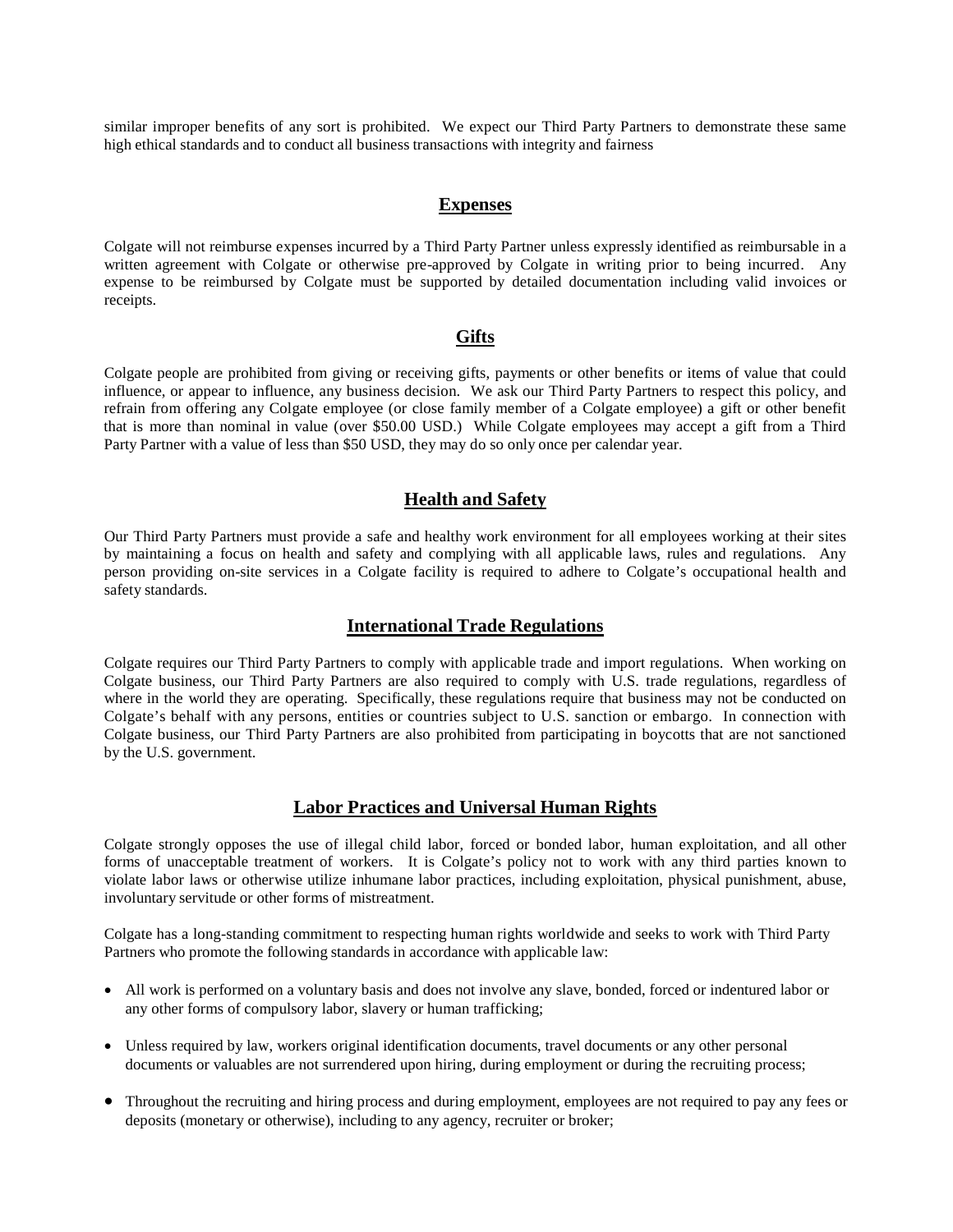- If Third Party Partners utilize recruitment agencies, they should use only legitimate and reputable recruitment agencies which are properly licensed to operate under applicable local laws;
- Employees' freedom of physical movement should not be confined or restricted:
- Equal opportunity is available for employees at all levels regardless of color, race, gender, gender identity, age, ethnicity, national origin, sexual orientation, marital status, religion, veteran status, disability or any other characteristic protected by law;
- A safe and healthy workplace is provided that promotes wellbeing and protects the environment;
- Wages should not be withheld or delayed and should comply with all applicable laws and regulations;
- Working hours and compensation for overtime hours is in accordance with local laws; and
- Employees' lawful freedom of association and all legal rights to organize and collectively bargain are respected.

Colgate requires its third party business partners to comply with its Policy on [Conflict Minerals](https://www.colgatepalmolive.com/en-us/core-values/our-policies/policy-on-conflict-materials)

# **Protecting the Environment**

Colgate places a high value on the protection of our environment and is committed to doing our part to help preserve the Earth's finite resources. We expect our Third Party Partners to comply strictly with the letter and spirit of applicable environmental laws and regulations, as well as the public policies they represent. Any person providing on-site services in a Colgate facility is required to adhere to Colgate's environmental standards.

# **Quality Standards**

Colgate will only do business with Third Party Partners that produce, package, store, ship or otherwise handle product in accordance with the good manufacturing, distribution and professional service practices prevailing in their respective industries.

# **Welfare of Animals**

Where applicable, Colgate's Third Party Partners, and any external facilities they utilize or support, must meet or exceed all industry standards and regulations regarding animal care, handling and welfare. We expect our Third Party Partners to demonstrate high ethical standards concerning animal welfare as outlined in Colgate's [Product](https://www.colgatepalmolive.com/en-us/core-values/our-policies/product-safety-research-policy)  Safety [Research](https://www.colgatepalmolive.com/en-us/core-values/our-policies/product-safety-research-policy) Policy and in Hill's [Commitment](https://www.hillspet.com/about-us/our-company/hills-commitment-to-animal-welfare) to Animal Welfare.

# **Your Responsibility for Compliance**

It is your responsibility to ensure that your employees, agents and subcontractors working on Colgate business understand and comply with this Third Party Code of Conduct. Failure to adhere to this Third Party Code of Conduct or any applicable law is grounds for Colgate to terminate the business relationship.

Colgate expects our Third Party Partners to have reasonable and appropriate systems in place to investigate and remediate allegations of wrongdoing, to the extent permissible by local law. You are required to immediately notify Colgate upon becoming aware of any potential violations of applicable law or this Third Party Code of Conduct, or of any other allegations of wrongdoing related to Colgate business.

You must also immediately notify Colgate upon becoming aware of any negative or adverse publicity concerning your business or any product or service you provide to Colgate, or any event or circumstance related to you or your